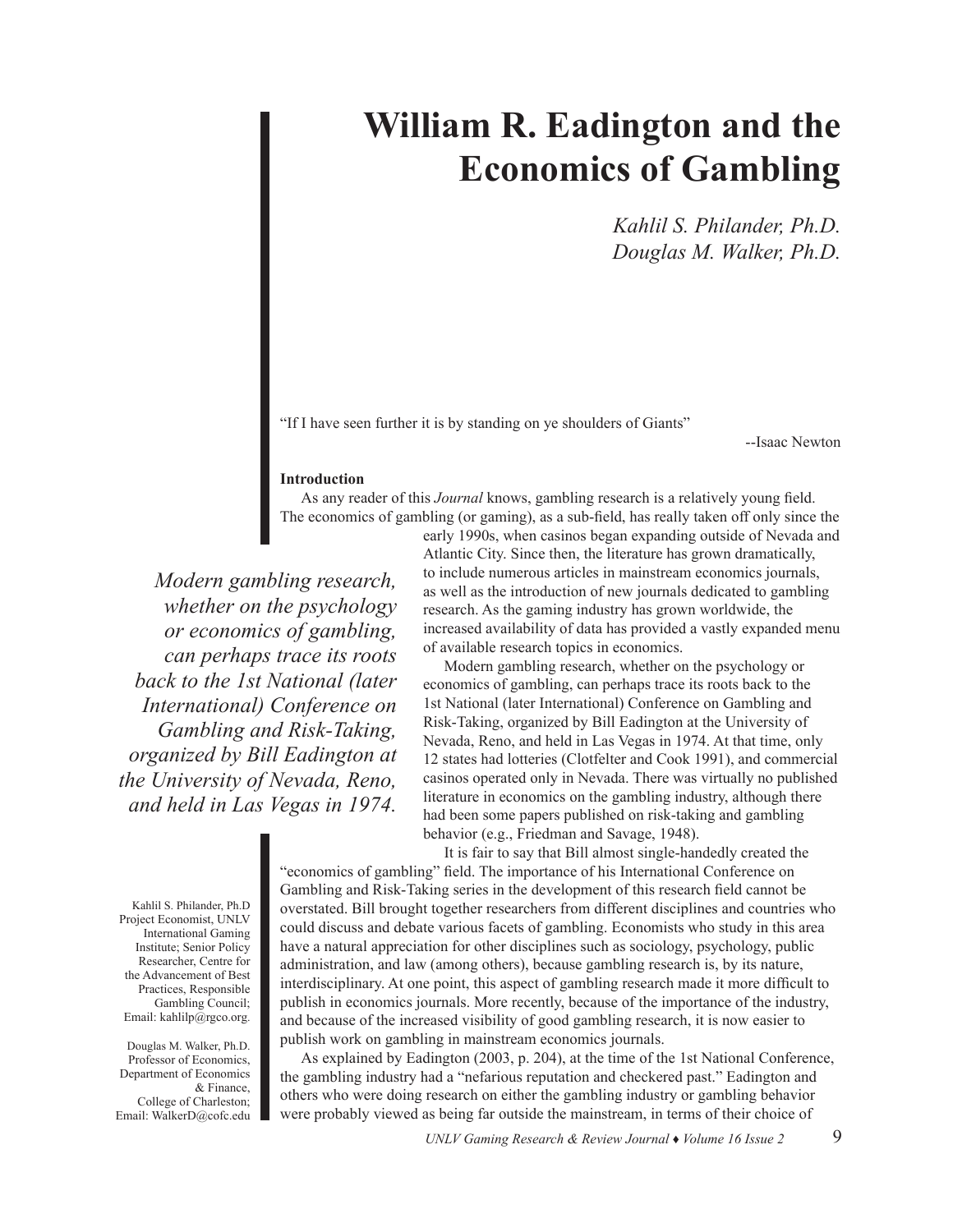research focus. Indeed, even choosing gambling as a research focus into the late 1980s and early 1990s might have been seen as a very risky career choice. However, Bill's choice to focus his academic career on gambling has had an enormously positive impact on countless other researchers (including us), and on public policy throughout the world.

Other papers in this issue discuss the conference series. In this paper, we focus on Bill Eadington's contributions to the gambling research field, in general, and to economists' understanding of the gambling industry and gambling behavior, in particular.

### **Overview of Eadington's Research**

During the past fifty years or so, economic research has grown extremely technical. The most prestigious journals often publish papers that have few words – they are more mathematical expositions, full of equations, Greek letters, lemmas and proofs. Critics of the profession (including many people in the profession) have argued that this technical direction of economic research is to our discipline's detriment because it further removes economics from reality. Although Bill's undergraduate degree was in mathematics, and his career as an economist began at a time when the economics profession was beginning to move in a more technical direction, his pioneering work on the economics of gambling has always retained an applied and pragmatic approach.<sup>1</sup> His papers have often been geared at addressing or guiding public

*... choosing gambling as a research focus into the late 1980s and early 1990s might have been seen as a very risky career choice. However, Bill's choice to focus his academic career on gambling has had an enormously positive impact on countless other researchers (including us), and on public policy throughout the world.* 

policy concerns. In this respect, Bill's work has arguably made a much greater impact than the great majority of published papers in economics.

Going back to 1975, Bill has authored, co-authored, or edited over 100 articles, books, book chapters, and conference proceedings. Several books have been produced from his conference series, and he has published in a wide variety of journals, including the *Journal of Gambling Studies, International Gambling Studies, the Journal of Gambling Business and Economics, the UNLV Gaming Research & Review Journal, Annals of Tourism Research, the Journal of Travel Research,* and the *Journal of Economic Perspectives*, to name a few. Having published so much, Bill has obviously made enormous contributions to the literature. His papers have had a significant influence on the direction of gambling research to this point, and will continue to impact research in this area.

Although much of the economics profession focuses on analyzing data from the past, relatively little of Bill's research has done this. Rather, he has focused on current issues – his research has always been *timely*. Bill keeps current on the issues that are shaping the gambling industry around the world, and his papers typically offer key insights about issues that should be considered by policymakers. Other researchers have benefited from this work because it set a foundation for them upon which to build. In this way, Bill has, more than anyone else in this area, shaped the direction of research. Overall, his research and service work in this area has led us to where the gambling research field stands today. It has grown dramatically during the past few decades, and no one deserves more credit for that than Bill Eadington.

In the following sections we discuss specific issues about which Bill has written during his career. Our discussion is not exhaustive; rather, we discuss a selected few of Bill's key contributions to the literature.

#### **Principles of the Economics of Gaming**

Eadington's 1999 paper in the *Journal of Economic Perspectives*, a top-tier journal

10 *UNLV Gaming Research & Review Journal* ♦ *Volume 16 Issue 2*

 $1$  That is not to say his work avoided these methods, consider for example Cargill and Eadington (1978), which was the first study to apply time series and explanatory regression modeling techniques to forecast macroeconomic gaming data.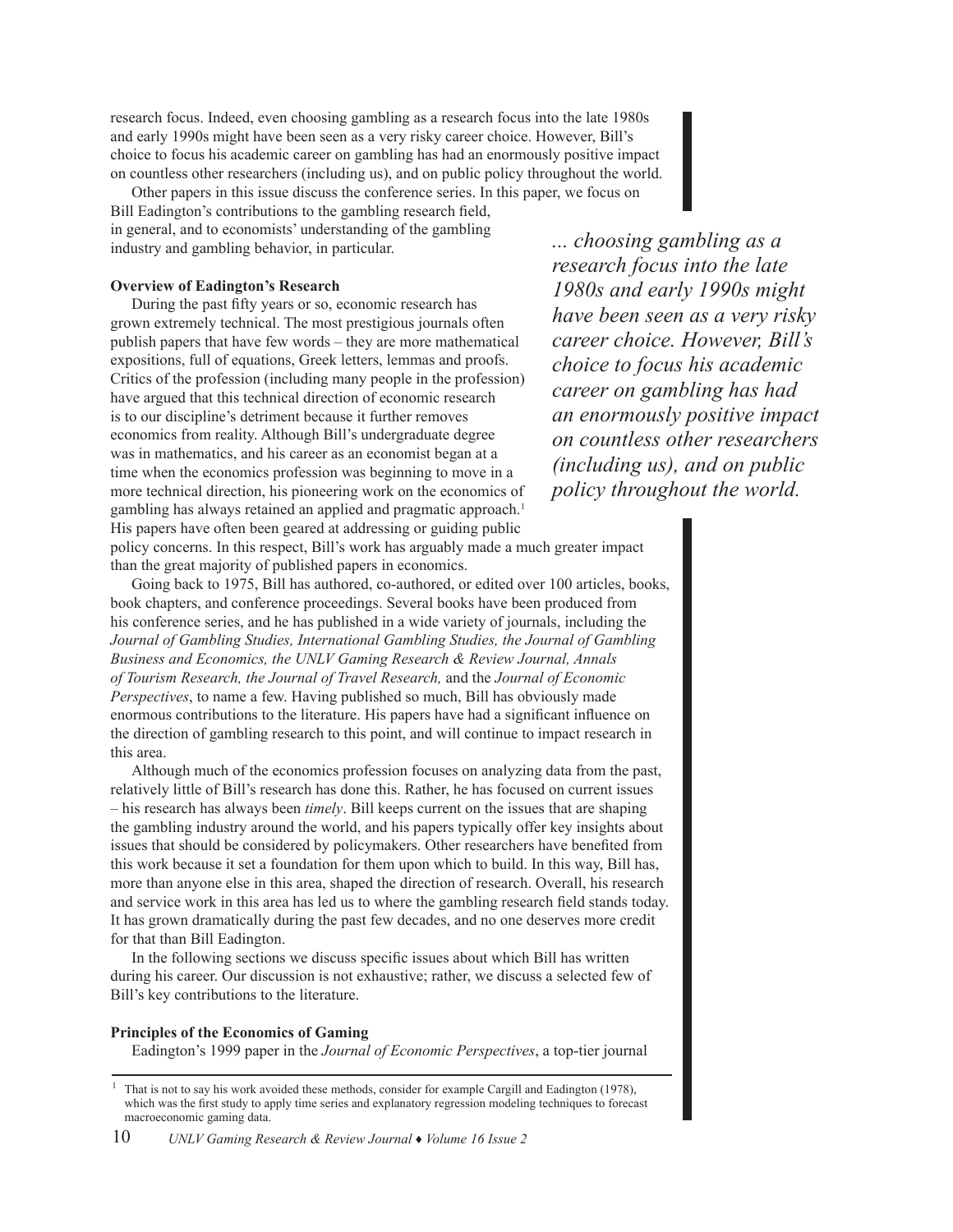where articles are by invitation only and are designed to bridge the research world with policy and popular thinking, may be considered a seminal work in economics. The fact that Bill was asked to write the paper for the 1999 volume of the *Journal* is an indication of his reputation in the field and the importance of the gaming industry as an economic/

policy issue.

*Although Bill's undergraduate degree was in mathematics, and his career as an economist began at a time when the economics profession was beginning to move in a more technical direction, his pioneering work on the economics of gambling has always retained an applied and pragmatic approach.* 

# And,

*Eadington (1999) was the first major piece of academic work to formally outline evidence of many fundamental economic principles in casino-style gaming, which is quite important as the gaming market has characteristics that are quite different from typical markets. For example, he provides context for how price sensitivity may be present in this market, despite prices not being directly observable to consumers in many cases.*

Eadington (1999) was the first major piece of academic work to formally outline evidence of many fundamental economic principles in casino-style gaming, which is quite important as the gaming market has characteristics that are quite different from typical markets. For example, he provides context for how price sensitivity may be present in this market, despite prices not being directly observable to consumers in many cases, and despite actual price paid (out of pocket spending) differing from the expected price (house advantage). As an exercise in economic thought, he provides examples of how general consumer theory may continue to hold in the absence of clear pricing structures, providing evidence for this, such as:

*Regular and local players play more frequently than tourists, and probably share their experiences more than tourists, and as a result are more price sensitive. Thus, the house advantage tends to be lower for slot machines for casinos that cater to local players than for those that cater to tourists. (p. 181)*

*American roulette is approximately twice as expensive to play as European roulette. Because of this, roulette is a fairly minor table game in the United States; in Nevada it generated only 8.3 percent of the table game win in 1998. However, in other countries, roulette is often the dominant revenue generator among table games. (p. 181)*

Similarly, he provides some evidence for the effect of a competitive market on prices, by comparing the average house advantage in the near perfect competition market in Nevada to the oligopoly in Atlantic City, noting that is it much lower in Nevada overall. He further notes high-end players' sensitivity to price is especially evident, as written in Eadington (1999):

*Casinos compete most significantly over internal policies like maximum limits that such top-end players are permitted to wager, credit facilities, advanced deposit requirements, and the handling of cash. Moreover, casinos often provide discounts to these customers by offering rebates on losses and commissions paid on handle. (p. 180)*

Eadington (1999) provided a framework from which to understand how different forms of gaming (e.g. Electronic Gaming Machines vs. destination resort casinos) will differently affect job creation, tourism, and consumer demand. In particular, he was the

first author to clearly describe the economic policy implications of choosing one form of casino-style gaming over another. He outlined the variation in outcomes from urban casinos, destination resort casinos, or widespread placement of gaming machines (e.g.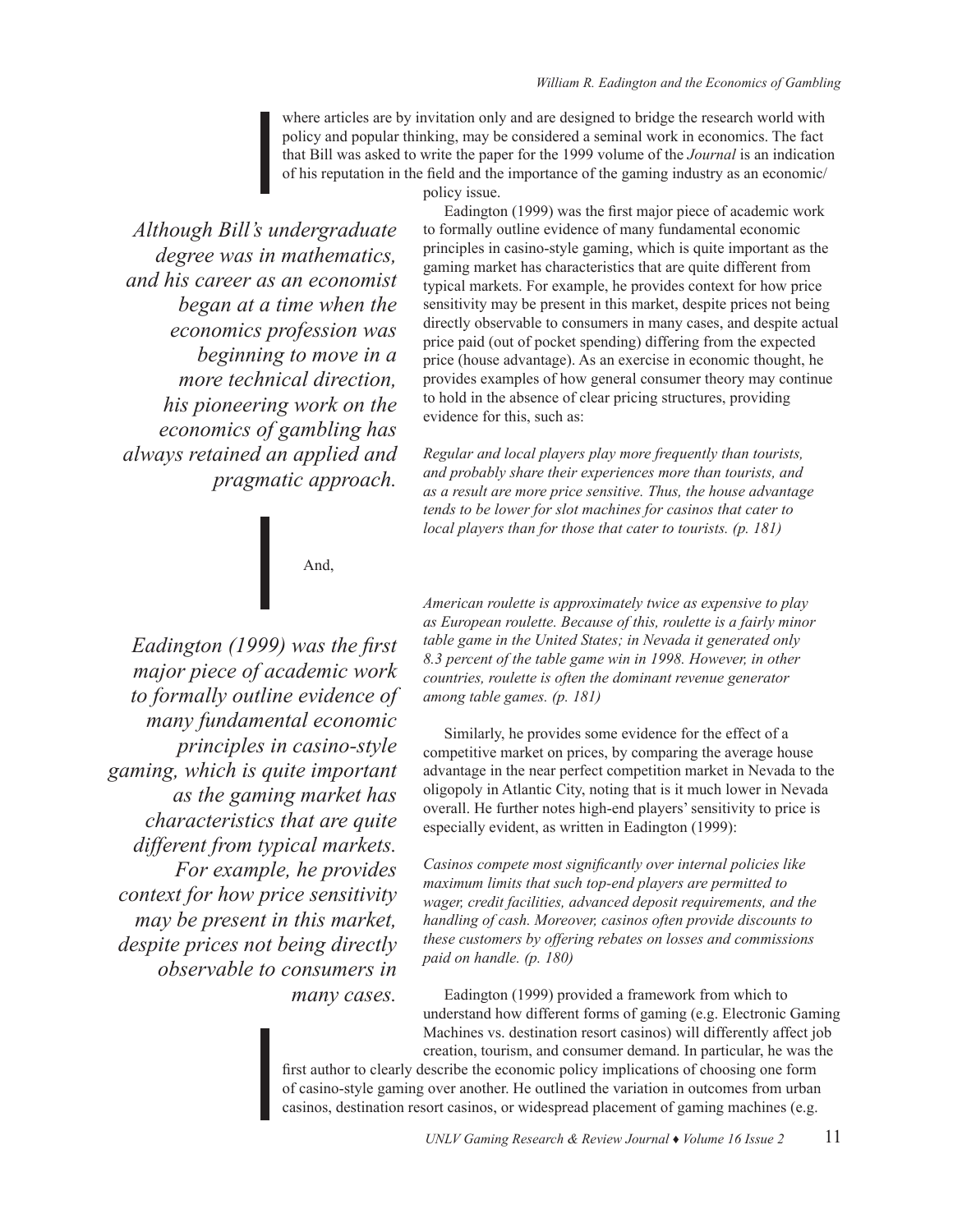video lottery terminals, pokies, or EGMs). For example, Bill describes how widespread gaming machines may more effectively satiate local demand for gaming and generate tax revenue due to their ubiquity, but that they offer considerably less benefit in terms of economic impact and job creation, as compared to a destination resort casino (that will draw patrons from outside the area, and thereby bring tourism export dollars into the local economy). These considerations now tend to dominate policy conversations during the expansion of gaming.

In addition, much in the way that the "new era of responsible gambling," largely based on the "Reno model" (Blaszczynski, Ladouceur, and Shaffer, 2004), has forced scientists to re-evaluate past research of the effect of gaming expansion on problem gambling, Bill's thoughts on the effects of integrated-resort casinos suggested a need to re-explore past research on the economic impact of casinos. In Eadington (1999), and later work such as Eadington (2009), he notes that these new gaming venues generate considerably more jobs, economic development and exports than urban casino-only complexes. This is due in part to their non-gaming amenities providing a direct impact, but is also related to their combined effects as a tourism draw to the region.

Indeed, some empirical evidence of the positive effects of resort casinos that Bill first described is beginning to emerge. In a study of U.S. casinos, Cotti (2008) found,

Some related industries see an increase in employment, which could be indicative that these firms benefit from some complementary demand, maybe through increased tourism etc." (p.39).

Similarly, in the Mississippi market (which has several resortstyle casinos), Hashimoto and Fenich (2003) found that activity of the local food and beverage industry increased following the development of casinos, including rises in the number of business and employment – these figures excluded food and beverage activity within the casino, and therefore represent incremental effects outside of the property.

In an important paper for both economists and non-economists to understand economic motivations for the consumption of gambling services, Eadington (1987) provided a survey of the various consumer behavior models of the gambler. In this study, Bill discussed various wealth motivations for rational-behaving consumers (based on work by Brenner, 1983, 1985; and Friedman & Savage, 1948), as well as entertainment motivations (based on

*In addition, much in the way that the "new era of responsible gambling," largely based on the "Reno model" (Blaszczynski, Ladouceur, and Shaffer, 2004), has forced scientists to reevaluate past research on the effect of gaming expansion on problem gambling, Bill's thoughts on the effects of integrated-resort casinos suggested a need to re-explore past research on the economic impact of casinos.* 

work by Eadington, 1973, 1975; and Tsukahara & Brumm, 1976). That is, an explanation is carefully provided of how consumers could be motivated by a desire to increase their overall level of wealth through gambling, or that their motivation may simply be playing as a form of recreation. In his description, he draws distinctions between different forms of gaming with respect to the applicability of various theories, for example:

*Lotteries which have low intrinsic entertainment value but very large prizes relative to the cost of participation are the ideal wealth motive gambles. Fixed odds games with even money pay-offs, on the other hand, are more likely to attract entertainment motivated players than wealth seekers.*

He later provides an interesting theoretical explanation of how even "normal" (i.e. non-pathological) gamblers will tend to over-indulge in gaming at casino resorts, expanding on thoughts from Eadington (1975). To paraphrase, he explains that individuals gambling for entertainment may allocate a time and money budget to each casino visit. If the consumer initially loses less than expected, the consumer may then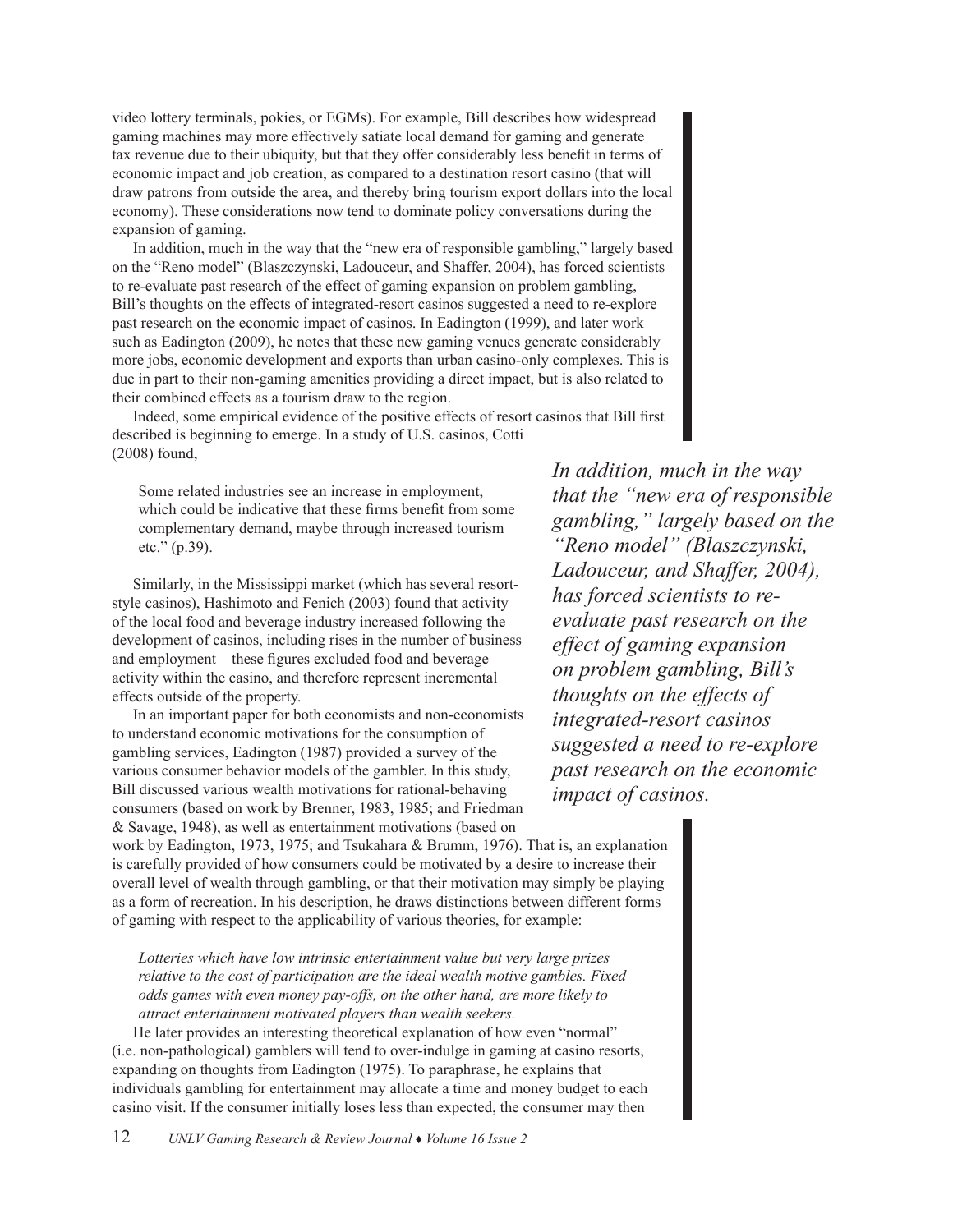re-evaluate the budget and allocate more spending to both gaming and non-gaming activities. If the consumer loses more than expected, he may re-evaluate his budget to account for the void of activities to perform in the time period previously allocated to the

visit. Overall then, gamblers will tend to spend more than expected at the outset of a "casino visit."

*Much of the work by Bill and his co-authors has influenced public policy, but many contributions have also been reflective of the development of gaming in different jurisdictions, and how this has shaped current policies. These articles are unparalleled in the literature in their ability to describe the political economy of many different gaming markets at many different points in history.* 

Although we have provided only a few different ideas of Bill's, they have demonstrated the variety of issues he has discussed in journal articles. Of course, many other authors have touched on similar themes as Bill, but few have done so with such clarity and such an eye for pragmatism. Other researchers are building on this work; in many cases they try to find data and develop ways to test some of the issues first outlined by Bill.

### **Political Economy and Gaming History**

Much of the work by Bill and his co-authors has influenced public policy, but many contributions have also been reflective of the development of gaming in different jurisdictions, and how this has shaped current policies. These articles are unparalleled in the literature in their ability to describe the political economy of many different gaming markets at many different points in history.<sup>2</sup>

The earliest example of this work in peer-reviewed journals is Eadington (1984), which provided a chronological explanation of the political economy of casino gaming in the US, beginning with the early "monopoly" on casino gaming by Nevada from

1931 to 1978, and ending with the (then) present day when casino gaming was beginning to expand to other states. Eadington (1984) provided many projections that proved to be quite accurate, and offered insight that remains relevant in today's political economy. For example:

*Since many of the social concerns related to the legalization of casino gambling in new jurisdictions are related to the absolute size of the proposed industry, it*  is likely that as new jurisdictions consider legalizing casino gaming, they will *consider the restricted-size approach, rather than follow the Nevada or New Jersey models.* 

*However, the major arguments in support of the legalization of casinos in a particular jurisdiction are usually linked to the potential economic benefits to be derived, and these benefits are greater if the industry is larger. (p. 34)*

Since 1984, we have observed that many of the states to adopt casino-style gaming have done so using a market structure model that limited the number of casino licenses. We also continue to observe that a key variable in determining the expansion of gaming (of any form) is the presence of fiscal weakness, where the economic benefits of expansion become more politically meaningful (e.g. Calcagno, Walker, & Jackson, 2010; Coughlin et al. 2006; Davis et al. 1992; Erekson et al. 1999; Winn & Whieker, 1989).

Bill has also written on jurisdictions outside of North America. In a series of historic case studies of the Australian gaming market, each focusing on a different form of gaming, McMillen and Eadington (1986) described the series of policy decisions and their associated outcomes that led to the market structure at that time. Like the analysis in Eadington (1984), this study provided context for how the political economy shaped the (then) present day gaming economy. Similarly, Eadington and Siu (2007) examine the historic development of the Macao casino industry. The authors described the conditions

 $2$  This is something Bill also does extensively in his speaking and consulting engagements. However, we are not focusing our discussion on those contributions.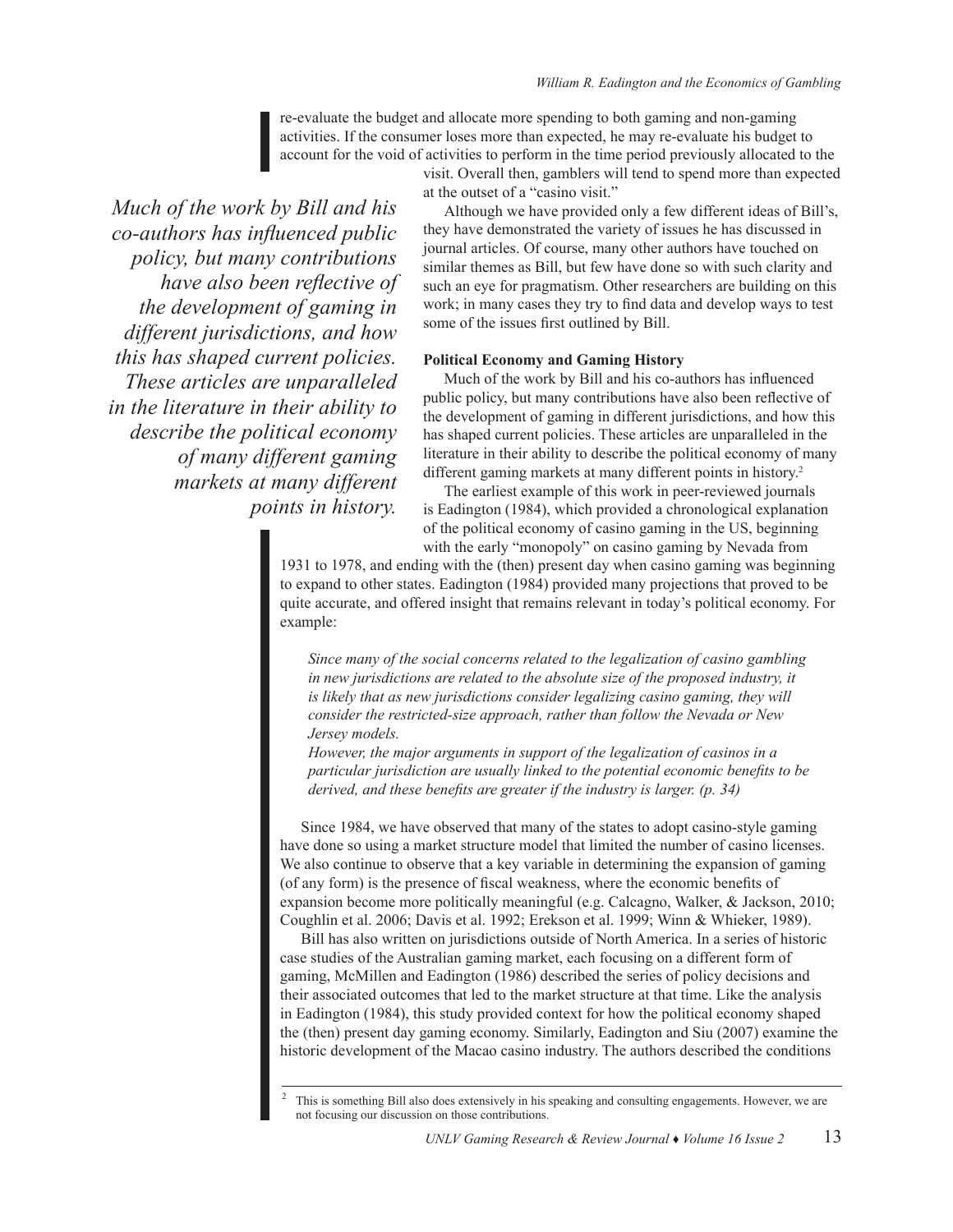under which adopting a loosely enforced regulatory structure in the early years of the Macao gaming market may have been an optimal design to generate more economic rents for both operators and regulators/government. In this rapidly evolving Macao gaming market, future demand was uncertain. By adopting a loose regulatory design (unlike what prevailed elsewhere in the region and in ruling Portugal), both government and operators were more easily able to respond to changes in demand from external visitors. This made the system more effective at providing adequate supply than a strictly regulated design, despite oversight concerns.

In the pre-UIGEA era of online gaming, Eadington (2004) provided an early outlook of the future of the market, providing some insightful predictions based on straightforward economic analysis. He noted:

*(The ease of entry and low marginal cost of online gambling) suggests another reason online gambling might not be popular from a policy perspective. Gambling is often legalized not for the possible benefits to consumers but for the economic rents that specific interests, especially governments, can capture… Economic rents through excise taxes on online gambling might be difficult for policymakers to achieve. There might be a tendency for regional or national governments to "price compete" on tax rates against one another. Thus, online gambling might correctly be considered an unreliable source of tax receipts, especially compared with site-specific forms of gambling, such as casinos or gaming devices located in bars and hotels.*

*In the pre-UIGEA era of online gaming, Eadington (2004) provided an early outlook of the future of the market, providing some insightful predictions based on straightforward economic analysis.* 

Indeed, online gambling is only now becoming legally adopted in some US jurisdictions, and this study pre-dated what was then thought to be a surprising passage of the Unlawful Internet Gaming Enforcement Act (UIGEA) of 2006. After the Justice Department's 2011 change in interpretation of the Wire Act, the recent ability of the

US government to curb play on offshore sites through arrests of many of the largest sites' key operators (in April 2011) has most likely contributed to the high level of interest in obtaining Internet poker licenses in Nevada. Economic rents will not be as likely to be competed away as they would have been in a market open to unlicensed foreign sites with a first-mover advantage.

More recently, Eadington (2011a) explored the newest macrolevel trends in the casino gaming industry and provided direction for future growth in the industry. Drawing upon experiences from past recessionary periods, Bill provided an outlook on the effect of the Great Recession (of 2007-09) on future gaming developments. He suggests that the fundamental changes in the outlook on the Las Vegas gaming market by both investors and lenders, along with the development of technological innovations in remote gaming, has fundamentally changed the mega-casino paradigm that prevailed for the past couple of decades in Las Vegas – the era of mega-casino expansion is over. He further contends that this impact will extend beyond Las Vegas, to the rest of the US and in Europe, albeit to a lesser extent. Given Bill's accuracy with past prognostications, it seems likely that these potential impacts may also come to fruition.

*Finally, his 2011 article in this journal provided a detailed economic obituary for his adopted hometown of Reno (Eadington, 2011b). In the article that he was perhaps destined to write, Bill explored the decisions that Reno made and the structural shifts that were imposed upon Reno, all of which led to its demise as a gaming locale.* 

Finally, his 2011 article in this journal provided a detailed economic obituary for his adopted hometown of Reno (Eadington, 2011b). In the article that he was perhaps destined to write, Bill explored the decisions that Reno made and the structural shifts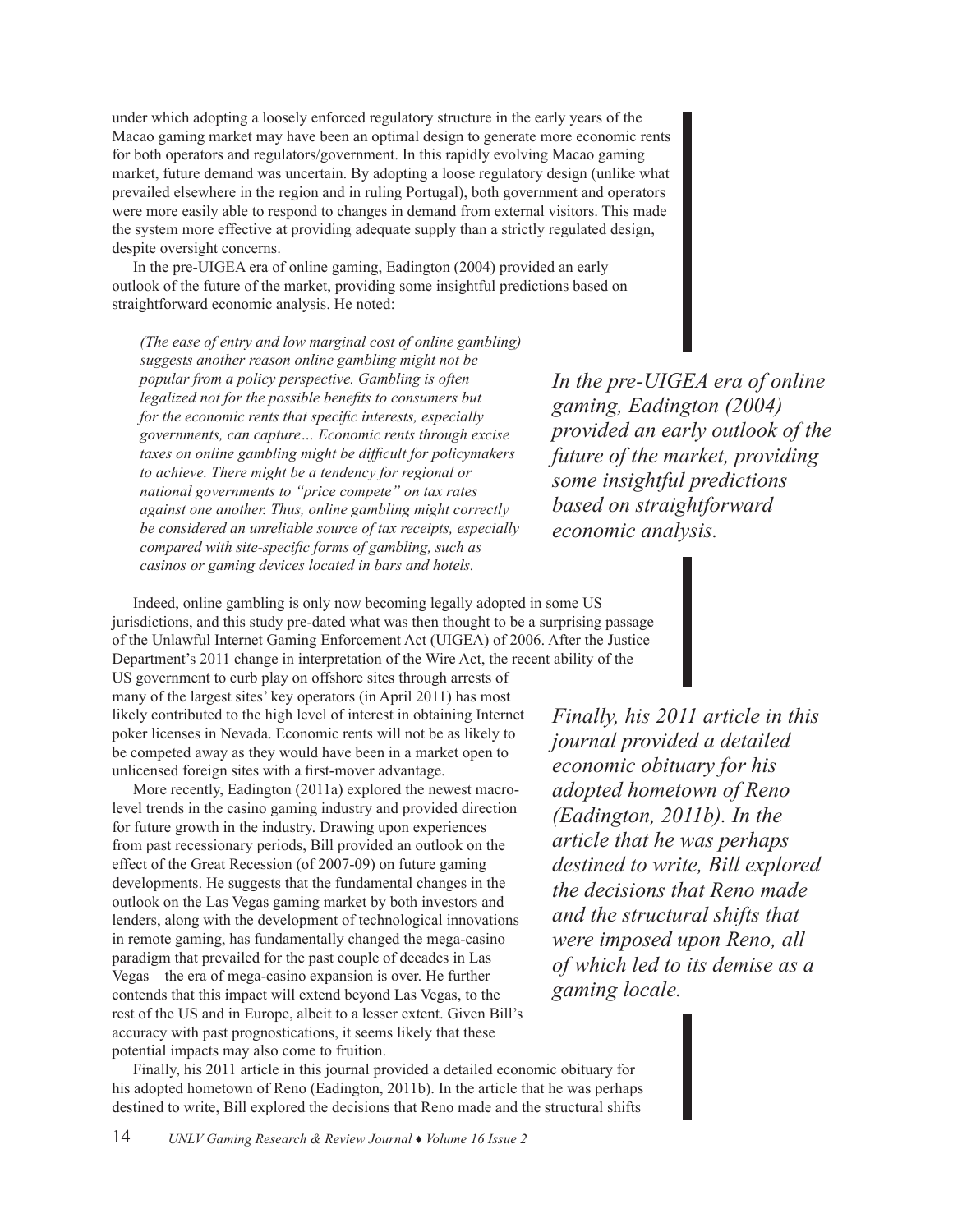that were imposed upon Reno, all of which led to its demise as a gaming locale. Most poignantly, he concluded with harsh assessments of the economic and development decisions that Nevada's policy leaders had made with regard to tax policy and education expenditures. In doing so, Bill sounded a haunting warning that he has been articulating since his arrival in the state and that proved especially prescient during the Great Recession – the state relies too heavily on a narrow tax base, and without diversification, the entire state may face the same fate as the gaming industry in his beloved Reno.

### **The Social Costs of Gambling**

The social costs of gambling have been one of the most controversial aspects of legalizing gambling and of gambling research. Politicians and voters have a great concern about the potential social problems and costs associated with problem gambling. Similarly, most gambling research is at least tangentially related to social costs, for example, the prevalence and treatment of problem gambling, or the estimation of social costs.

*Eadington (1999, p. 188) also points out one of the most complicating factors in understanding the costs associated with problem gambling is the separation from personal costs and social costs. Bill's paper concisely outlines the different contentious issues and provides a framework with which for economists and other researchers can analyze social costs.* 

Two of Eadington's papers (1999; 2003) have made important contributions to the understanding of the social costs of problem gambling. In section 3, we discussed other aspects of Bill's 1999 paper. Here we focus on how social costs are addressed in that paper.

One of the keys to correctly thinking about social costs was pointed out in Eadington (1999) – the counterfactual. What would have otherwise happened? If casinos were not legal, would problem gamblers have been engaging in other harmful behaviors? Psychologists and other researchers have been focusing on this, and the issue is critical when considering the social costs attributable to problem gambling.

Eadington was among one of the first voices to clearly explain an important distinction of the gaming industry compared to most other "sin" goods or industries with negative externalities – that gaming is often introduced as an export good to other jurisdictions. That is, the home state is able to capture the economic rents from foreign state visitors, while exporting many of the negative externalities when the visitors return to their foreign homes. This changes the efficient strategy of the home state, and may lead to economically efficient proliferation of gaming, beyond that which

would be prescribed by a Pigovian tax design. As stated by Eadington (1999, pp. 186- 187):

*Historically, casinos have often been introduced to capture economic benefits from "exporting" casino gaming to customers from regions where the activity is prohibited. Jurisdictions that legalized casinos were often resource poor, or under economic duress. One or both of these factors apply to Monaco (1863), Nevada (1931), Macao (in the early 20th century), the Caribbean (1960s), and Atlantic City (1976).*

Indeed, this exportation strategy may also help explain the emergence of small island nations – such as Antigua, the Isle of Man, and Alderney – as large suppliers of online gaming licenses and regulation.

Eadington (1999, p. 188) also points out one of the most complicating factors in understanding the costs associated with problem gambling is the separation from personal costs and social costs. Bill's paper concisely outlines the different contentious issues and provides a framework with which for economists and other researchers can analyze social costs. This issue has been debated at conferences and in the literature since the mid-1990s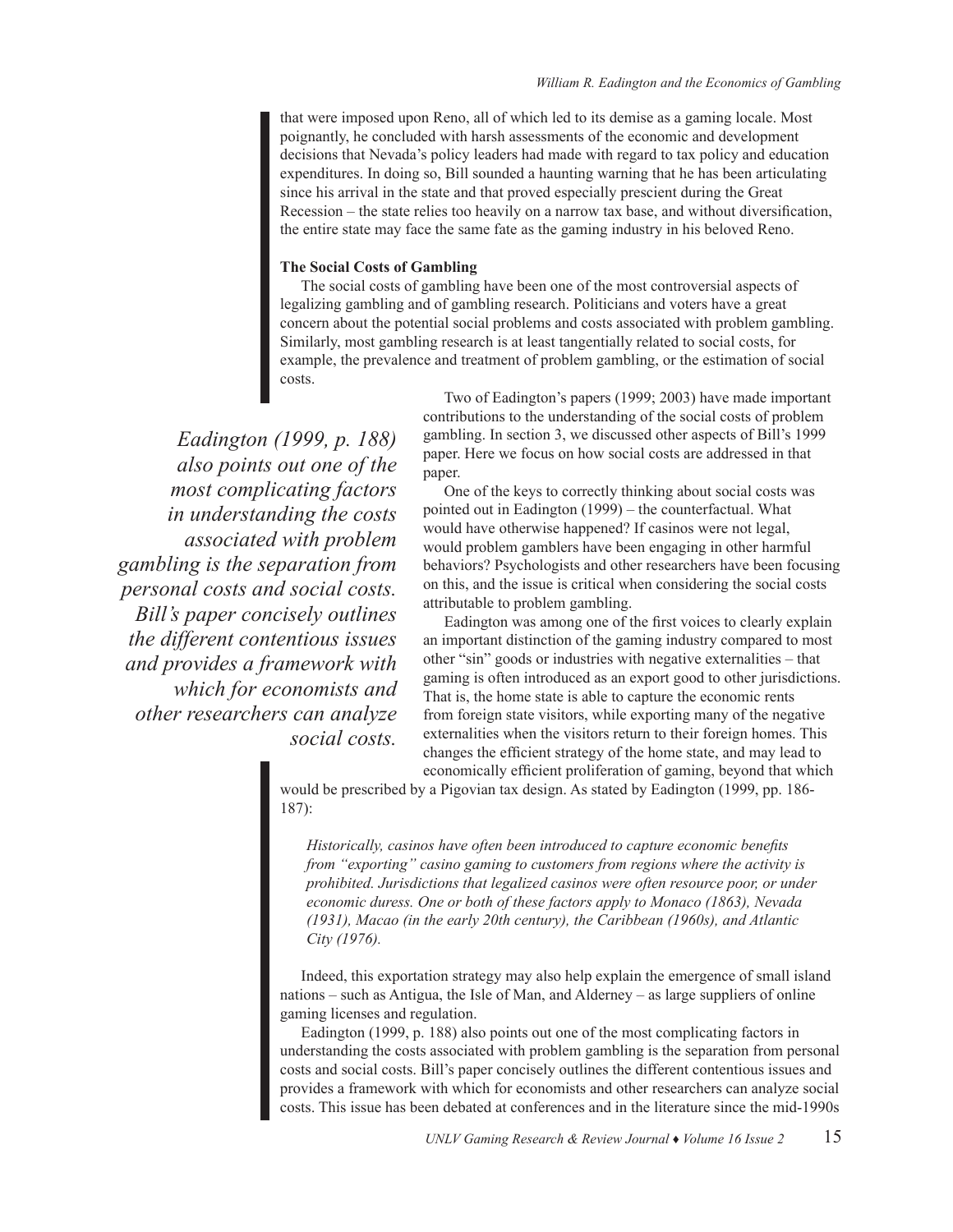(at least), still with no agreement among researchers.

In 2003, Bill's paper from the Whistler Symposium (held in 2000) was published. This paper is a very important contribution to the social cost literature because it clearly outlines the different types of concerns that politicians, voters, and researchers have with respect to problem gambling and the social costs attributable to them. The paper provides a review of the literature, discussing different economic frameworks. Again in this paper there is a major focus is on "internal" versus "external" (or social) costs.

Perhaps what most differentiates Bill's contributions in general, and the 2003 paper in particular, is that, although he clearly describes the complexities of the controversies in the literature, his writing is always geared at clarifying and simplifying the issues for his readers. This greatly increases the impact of Bill's work, because it is accessible to researchers from different disciplines.

As is the case with most of Bill's writing, it has an applied value. That is, after he discusses abstract issues of social cost definition and measurement, Bill explains a policy proposal that would begin to address the social cost issue in a real way. Although it was controversial at the time – and still would be if proposed by U.S. politicians – Eadington (2003) suggests adopting a "gambling license" system, whereby people would need to get a license to be able to gamble at casinos. Since most of the social costs of gambling are attributable to problem gamblers, these people could self-exclude themselves from casinos. Alternatively, family members or casinos could ban players. Finally, a player could lose their gambling license as a result of a court order (Eadington 2003, p. 209). The full implications

*Bill's writing is typically at the frontier of topics he chooses to address. This is because he is always in tune with what is happening in gambling research and policy, in the US and around the world.* 

of a licensing system are not known, but this is very good example of Bill's work. It provides tangible, workable suggestions for how to address policy issues or concerns. This is a much more important contribution than simply debating technical definition or measurement issues.

### **Conclusion**

In 2012, casinos are widespread across the US and around the world. Although researchers do not have a full understanding of the economic impacts of gambling, it is clear that our understanding in this field is where it is today largely because of Bill Eadington's contributions that began when casinos were fewer and far between. His influence was not only limited to his published research, but also to his conference series bringing together and promoting gambling research, his speaking, his consulting, and his other service activities.

Bill's writing is typically at the frontier of topics he chooses to address. This is because he is always in tune with what is happening in gambling research and policy, in the US and around the world. Because of this, Bill's research usually serves as a foundation for other economists who study different facets of the economics of gambling. Our own work has benefitted greatly from Bill's insights.

In this paper we have described but a few of the topics to which Bill has contributed to the literature, and have limited the scope of our survey to his peer-reviewed articles. It is clear that Bill has written on nearly all of the key policy issues that have emerged in gambling research over the past four decades, and in doing so has generously lent his "economic lens" to gambling researchers from all disciplines. When Bill first began researching the economics of gambling, it was far from a guaranteed career path for a young economist, but his body of work now serves as a "giant's shoulders" that we, and many other gambling researchers, stand upon.

Bill's work has usually been applied in nature, which has made it extraordinarily relevant for policymakers. Because of this, Bill has had a greater influence on gaming policy worldwide, probably, than any other individual researcher. This has been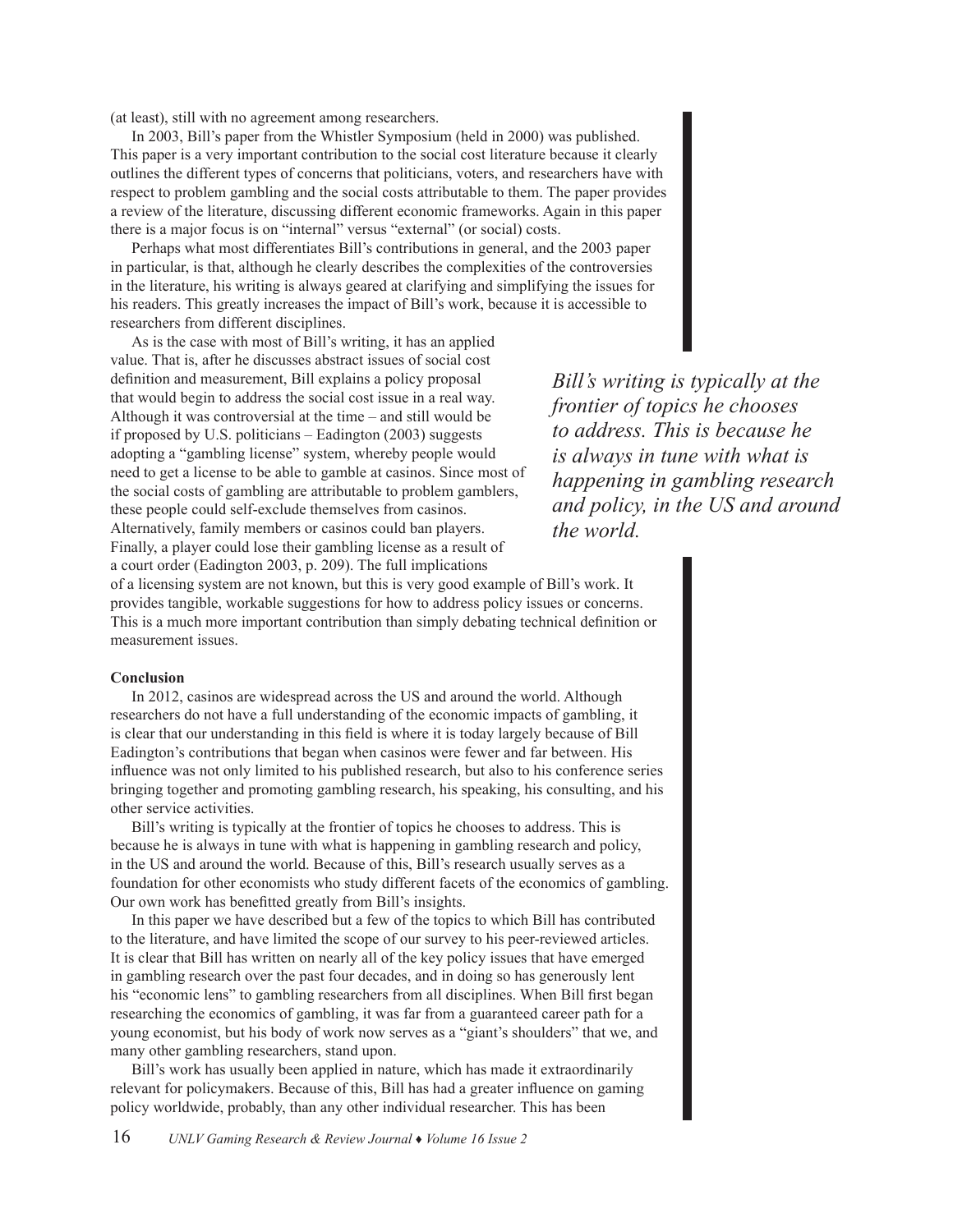confirmed, for example, by Bill's being inducted into the Gaming Hall of Fame in 2011, and twice being nominated for the Nevada System of Higher Education's Regents' Researcher Award.<sup>3</sup> As the authors of other papers in this issue can attest, we all owe an enormous debt to Bill Eadington for bringing gaming research to its current status.

### **References**

Blaszczynski, A., Ladouceur R., and Shaffer H.J. (2004). A science-based framework for responsible gambling: The Reno model. *Journal of Gambling Studies,* 20(3), 301-317.

Brenner, R. (1983). *History - The human gamble.* Chicago: The University of Chicago Press.

Brenner, R. (1985). *Betting on ideas.* Chicago: The University of Chicago Press.

Calcagno, P.T., Walker, D.M., & Jackson, J.D., 2010. Determinants of the probability and timing of commercial casino legalization in the United States. *Public Choice,* 142, 69-90. doi: 10.1007/s11127-009-9475-2

Cargill T.F., & Eadington, W.R. (1978). Nevada's Gaming Revenues: Time Characteristics and Forecasting. *Management Science*, 24, 1221-1230.

Clotfelter, C.T., & P.J. Cook. (1991). *Selling hope: State lotteries in America.* Cambridge: Harvard University Press.

Cotti, C. (2008). The effect of casinos on local labor markets: A county level analysis. *The Journal of Gambling Business and Economics*, 2(2), 17-41.

Coughlin, C.C., Garrett, T.A., & Hernandez-Murillo, R. (2006). The geography, economics, and politics of lottery adoption. *Federal Reserve Bank of St. Louis Review*, 88(3), 165-180.

Davis, J.R., Filer, J.E., & Moak, D.L. (1992). The lottery as an alternative source of state revenue. *Atlantic Economic Journal*, 20(2), 1-10.

Eadington, W.R., & Siu, R.C.S. (2007). Between Law and Custom—Examining the Interaction between Legislative Change and the Evolution of Macao's Casino Industry. *International Gambling Studies*, 7(1), 1-28.

Eadington, W.R. (1973). The economics of gambling behavior: *A qualitative Study of Nevada's gambling industry.* Reno: University of Nevada Bureau of Business and Economic Research.

Eadington, W.R. (1975). Economic implications of legalized casino gambling. *Journal of Behavioral Economics,* 4(1).

Eadington, W.R. (1984). The casino gaming industry: A study of the political economy. *The ANNALS of the American Academy of Political and Social Science,* 474, 23-35.

Eadington, W.R. (1987). Economic perceptions of gambling behavior. *The Journal of Gambling Behavior,* 3(4), 264-273.

Eadington, W.R. (1999). The economics of casino gaming. *The Journal of Economic Perspectives,* 13(3), 173-192.

Eadington, W.R. (2003). Measuring costs from permitted gaming: Concepts and categories in evaluating gambling's consequences. *Journal of Gambling Studies,* 19(2), 185-213.

Eadington, W.R. (2004). The future of online gambling in the United States and elsewhere. *Journal of Public Policy and Marketing,* 23(2), 214-219.

Eadington, W.R. (2009). Capital, rent-seeking, and risk taking in the casino industry and the economy at large. *International Gambling Studies*, 9(3), 181-187.

<sup>3</sup>Bill was nominated for this year's award, the winner of which will be announced in spring 2013.